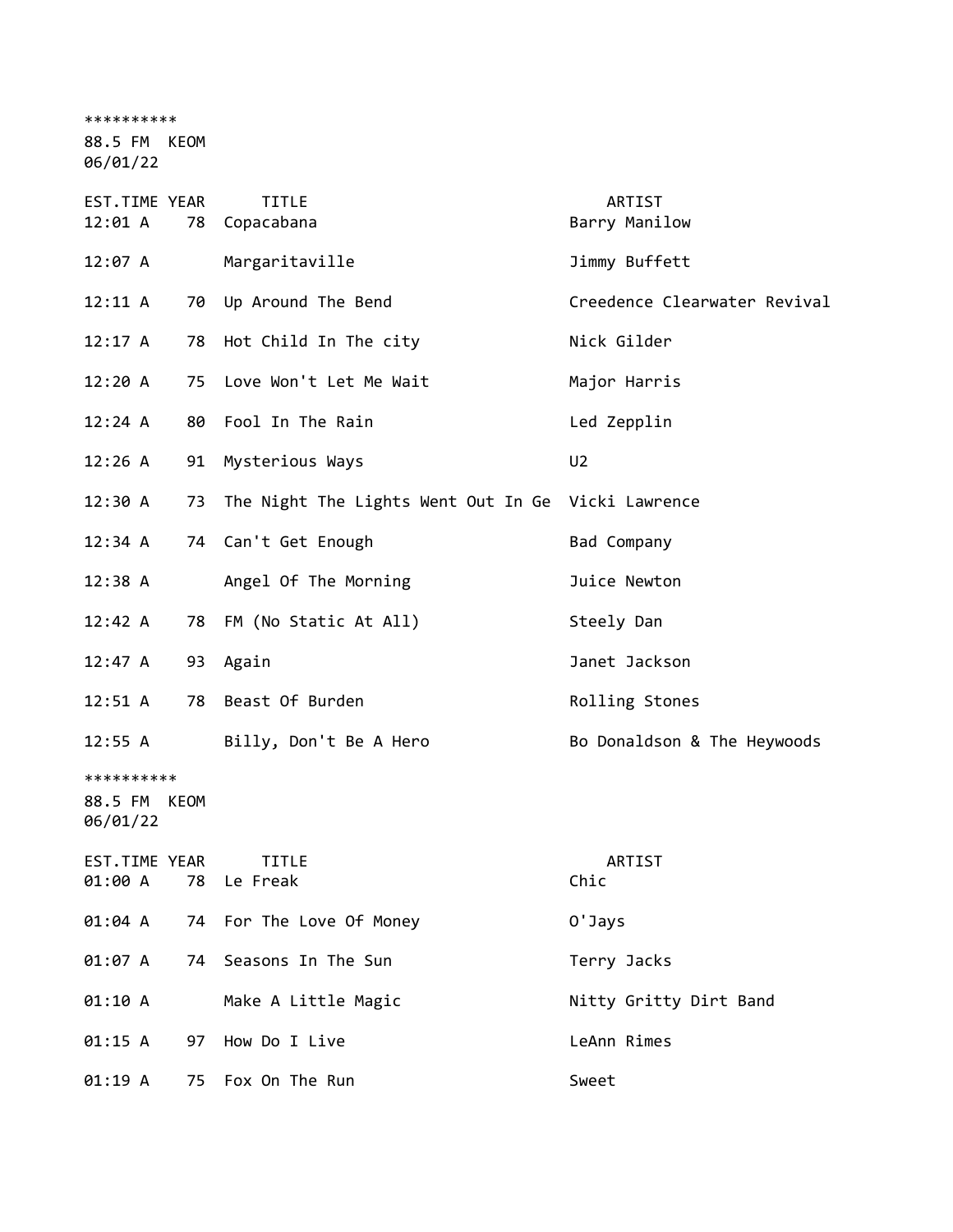| 01:22 A                                |    | The Break Up Song (They Don't Write Greg Kihn Band |                                               |
|----------------------------------------|----|----------------------------------------------------|-----------------------------------------------|
| 01:25 A                                |    | 72 Rock And Roll Part 2                            | Gary Glitter                                  |
| 01:28 A                                |    | 76 Moonlight Feels Right                           | Starbuck                                      |
| 01:31 A                                |    | 94 Hold My Hand                                    | Hootie & The Blowfish                         |
| 01:35 A                                |    | 81 I Don't Need You                                | Kenny Rogers                                  |
| 01:39 A                                |    | 71 Rings                                           | Cymarron                                      |
| 01:42 A                                |    | 94 Mrs. Jones                                      | Counting Crows                                |
| 01:47 A<br>Airmen                      |    | 72 Hot Rod Lincoln                                 | Commander Cody & His Lost Planet              |
| 01:50 A                                |    | 74 Boogie On Reggae Woman                          | Stevie Wonder                                 |
| 01:54 A                                |    | Do It Anyway You Wanna                             | People's Choice                               |
| $01:58$ A                              |    | 89 Straight Up                                     | Paula Abdul                                   |
| **********<br>88.5 FM KEOM<br>06/01/22 |    |                                                    |                                               |
|                                        |    |                                                    |                                               |
| EST.TIME YEAR<br>02:02 A               |    | <b>TITLE</b><br>70 Up Around The Bend              | <b>ARTIST</b><br>Creedence Clearwater Revival |
| 02:06 A                                |    | 74 Do It ('Til You're Satisfied)                   | B.T. Express                                  |
| 02:12 A                                |    | Photograph                                         | Def Leopard                                   |
| 02:17 A                                |    | Foolish Beat                                       | Debbie Gibson                                 |
| 02:22 A                                | 93 | Show Me Love                                       | Robin S                                       |
| 02:26 A                                |    | 74 Can't Get Enough Of Your Love Babe              | Barry White                                   |
| 02:29A                                 |    | 76 You Should Be Dancing                           | Bee Gees                                      |
| 02:33 A                                | 75 | My Little Town                                     | Simon & Garfunkel                             |
| 02:37 A                                |    | Brilliant Disguise                                 | Bruce Springsteen                             |
| 02:40 A                                | 86 | Be Good To Yourself                                | Journey                                       |
| 02:45 A                                |    | Torn                                               | Natalie Imbruglia                             |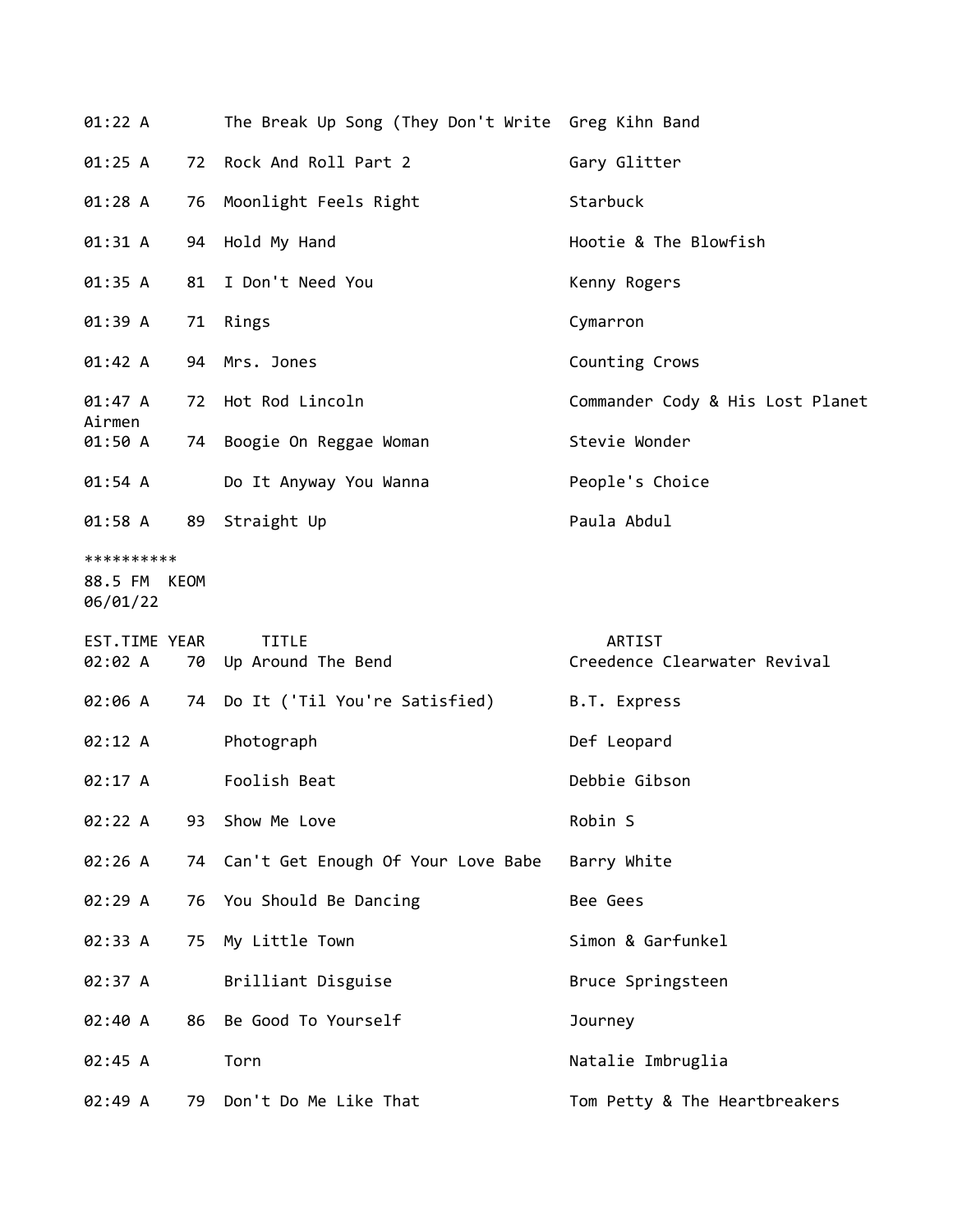|                                        |    | 02:51 A 77 Got To Give It Up              | Marvin Gaye                  |
|----------------------------------------|----|-------------------------------------------|------------------------------|
| 02:55 A                                |    | 79 I Want You To Want Me                  | Cheap Trick                  |
| 02:59 A                                |    | 71 Rainy Days And Mondays                 | Carpenters                   |
| **********<br>88.5 FM KEOM<br>06/01/22 |    |                                           |                              |
| EST.TIME YEAR<br>03:03 A               |    | <b>TITLE</b><br>77 Angel In Your Arms     | ARTIST<br>Hot                |
| 03:05 A                                |    | 75 Island Girl                            | Elton John                   |
| 03:09 A                                |    | 80 Fame                                   | Irene Cara                   |
| 03:14 A                                |    | 78 Last Dance                             | Donna Summer                 |
| 03:18 A                                |    | How Do You Do                             | Mouth & McNeal               |
| 03:21 A                                |    | 83 It's Raining Men                       | Weather Girls                |
| 03:26 A                                |    | Jumper                                    | Third Eye Blind              |
| 03:30 A                                |    | 76 New Kid In Town                        | Eagles                       |
| 03:35 A                                |    | 76 Dream On                               | Aerosmith                    |
| 03:39 A                                |    | The Valley Road                           | Bruce Hornsby & The Range    |
| 03:45 A                                |    | Cradle Of Love                            | Billy Idol                   |
| 03:49 A                                | 71 | Layla                                     | Derek & The Dominos          |
| 03:56 A                                |    | 75 Calypso                                | John Denver                  |
| **********<br>88.5 FM KEOM<br>06/01/22 |    |                                           |                              |
| EST.TIME YEAR<br>04:01 A               | 76 | <b>TITLE</b><br>Lonely Night (Angel Face) | ARTIST<br>Captain & Tennille |
| 04:04 A                                |    | School's Out                              | Alice Cooper                 |
| 04:07 A                                |    | 78 It's A Heartache                       | Bonnie Tyler                 |
| 04:11 A                                |    | If You Leave                              | Orchestral Manoeuvres In The |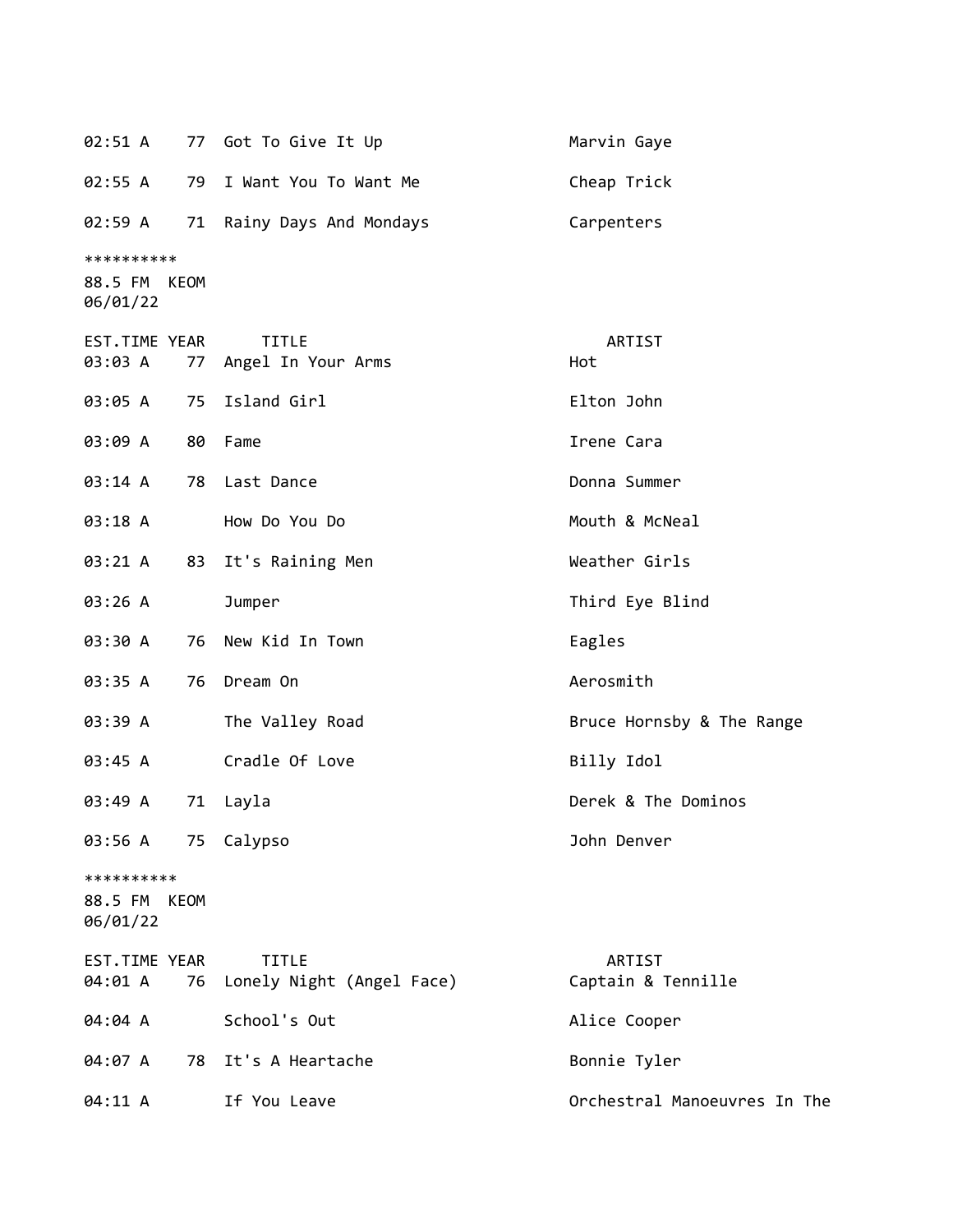| Dark                                   |    | 04:17 A 75 Have You Never Been Mellow               | Olivia Newton-John            |
|----------------------------------------|----|-----------------------------------------------------|-------------------------------|
| 04:20 A                                |    | We're All Alone                                     | Rita Coolidge                 |
| 04:24 A                                | 83 | Mornin'                                             | Al Jarreau                    |
| 04:28 A                                |    | 70 Everything Is Beautiful                          | Ray Stevens                   |
| 04:31 A                                | 75 | Ballroom Blitz                                      | Sweet                         |
| 04:35 A                                |    | 90 Vogue                                            | Madonna                       |
| 04:39 A                                |    | 78 Because The Night                                | Patti Smith Group             |
| 04:45 A                                |    | I Don't Wanna Cry                                   | Mariah Carey                  |
| 04:49 A                                |    | 76 Night Moves                                      | Bob Seger & The Silver Bullet |
| Band<br>04:55 A                        |    | 79 Longer                                           | Dan Fogelberg                 |
| 04:59 A                                |    | 79 Good Times                                       | Chic                          |
| **********<br>88.5 FM KEOM<br>06/01/22 |    |                                                     |                               |
| EST.TIME YEAR<br>05:02 A               | 75 | <b>TITLE</b><br>Why Can't We Be Friends             | ARTIST<br>War                 |
| 05:06 A                                |    | 72 Betcha By Golly, Wow                             | Stylistics                    |
| 05:09 A                                | 81 | Take My Heart (You Can Have It If Y Kool & The Gang |                               |
| 05:15 A                                |    | I Wanna Love You Forever                            | Jessica Simpson               |
| 05:18 A                                | 78 | Imaginary Lover                                     | Atlanta Rhythm Section        |
| 05:23 A                                | 89 | Kiss                                                | Art Of Noise & Tom Jones      |
| 05:27 A                                | 78 | Double Vision                                       | Foreigner                     |
| 05:30 A                                |    | 76 You'll Never Find Another Love Like              | Lou Rawls                     |
| 05:34 A                                |    | 99 All Star                                         | Smash Mouth                   |
| 05:37 A                                |    | 87 (I've Had) The Time Of My Life                   | Bill Medley & Jennifer Warnes |
| 05:41 A                                | 76 | Rock n' Roll Love Letter                            | Bay City Rollers              |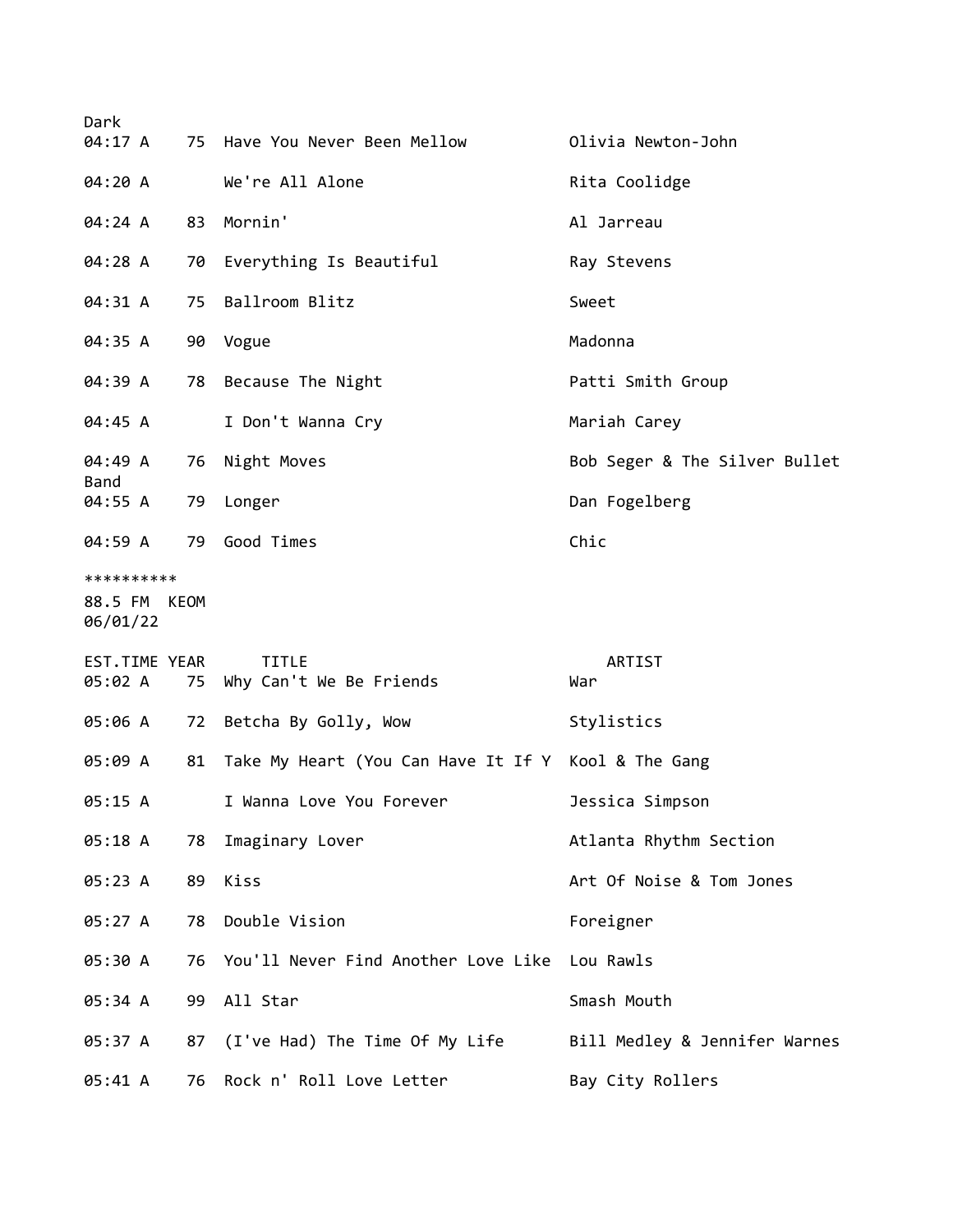| 05:46 A                                |      | 91 Hold You Tight                   | Tara Kemp             |
|----------------------------------------|------|-------------------------------------|-----------------------|
|                                        |      | 05:50 A 73 Call Me (Come Back Home) | Al Green              |
| 05:53 A                                |      | 73 Time In A Bottle                 | Jim Croce             |
| 05:55 A                                | 78   | Follow You Follow Me                | Genesis               |
| **********<br>88.5 FM KEOM<br>06/01/22 |      |                                     |                       |
| EST.TIME YEAR<br>06:00 A               |      | <b>TITLE</b><br>75 Fame             | ARTIST<br>David Bowie |
| 06:04 A                                | 73   | Boogie Woogie Bugle Boy             | Bette Midler          |
| 06:06 A                                |      | 73 Top Of The World                 | Carpenters            |
| 06:09 A                                |      | 73 One Of A Kind (Love Affair)      | Spinners              |
| 06:14 A                                |      | 72 Crocodile Rock                   | Elton John            |
| 06:18 A                                |      | 70 Evil Ways                        | Santana               |
| 06:22 A                                |      | 82 Look Of Love (Part 1)            | <b>ABC</b>            |
| 06:25 A                                | 95   | Breakfast At Tiffany's              | Deep Blue Something   |
| 06:31 A                                | 79   | Dim All The Lights                  | Donna Summer          |
| 06:34 A                                |      | Another Saturday Night              | Cat Stevens           |
| 06:38 A                                |      | Lean On Me                          | Club Nouveau          |
| 06:41 A                                |      | King Tut                            | Steve Martin          |
| 06:46 A                                | 90   | Love Will Lead You Back             | Taylor Dayne          |
| 06:51 A                                | 76   | Show Me The Way                     | Peter Frampton        |
| 06:54 A                                | 79   | Gold                                | John Stewart          |
| **********<br>88.5 FM<br>06/01/22      | KEOM |                                     |                       |
| EST.TIME YEAR<br>07:01 A               | 78   | TITLE<br>Stayin' Alive              | ARTIST<br>Bee Gees    |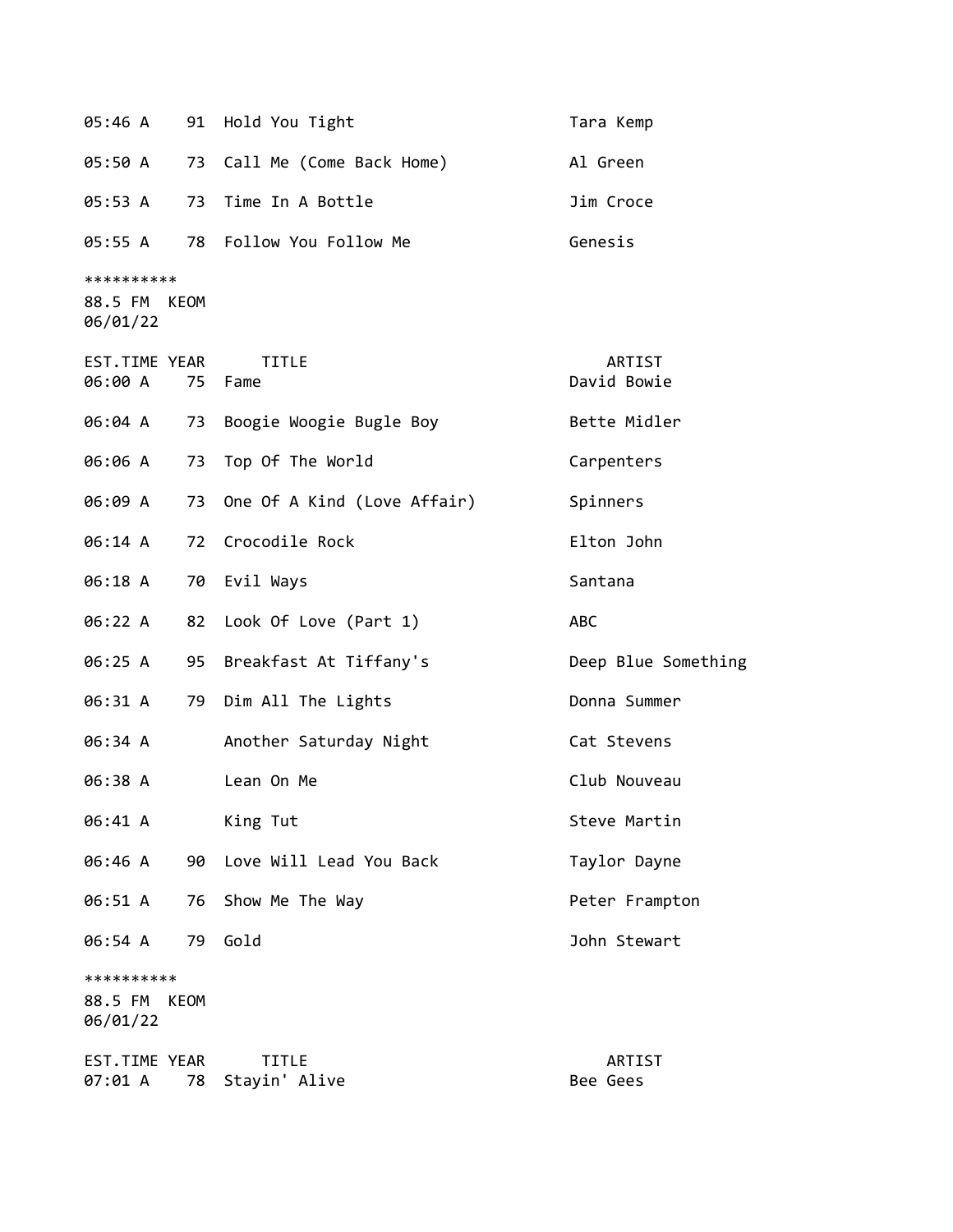| 07:05 A                                |    | 71 Draggin' The Line               | Tommy James                   |
|----------------------------------------|----|------------------------------------|-------------------------------|
| 07:09 A                                |    | 89 Lost In Your Eyes               | Debbie Gibson                 |
| 07:12 A                                |    | 9 To 5                             | Dolly Parton                  |
| 07:18 A                                |    | 74 Annie's Song                    | John Denver                   |
| 07:21 A                                |    | 90 Where Does My Heart Beat Now    | Celine Dion                   |
| 07:26 A                                | 78 | Who Are You                        | Who                           |
| 07:32 A                                |    | 75 One Of These Nights             | Eagles                        |
| 07:36 A                                |    | If You Love Somebody Set Them Free | Sting                         |
| 07:40 A                                | 75 | I Only Have Eyes For You           | Art Garfunkel                 |
| 07:46 A                                | 79 | Sail On                            | Commodores                    |
| 07:49 A                                |    | 72 Motorcycle Mama                 | Sailcat                       |
| 07:51 A                                |    | 75 Wake Up Everybody               | Harold Melvin & The Bluenotes |
| **********<br>88.5 FM KEOM<br>06/01/22 |    |                                    |                               |
| EST.TIME YEAR<br>08:00 A               |    | <b>TITLE</b><br>Mony Mony          | ARTIST<br>Billy Idol          |
| 08:04 A                                |    | 74 Call On Me                      | Chicago                       |
| 08:09 A                                | 77 | Emotion                            | Samantha Sang                 |
| 08:16 A                                |    | 87 Who's That Girl                 | Madonna                       |
| 08:19 A                                |    | Someday                            | Sugar Ray                     |
| 08:25 A                                | 71 | What Is Life                       | George Harrison               |
| 08:31 A                                | 76 | Rock 'N Me                         | Steve Miller Band             |
| 08:34 A                                | 73 | Gypsy Man                          | War                           |
| 08:39 A                                | 81 | Queen Of Hearts                    | Juice Newton                  |
| 08:42 A                                |    | Twilight World                     | Swing Out Sister              |
| 08:49 A                                |    | 93 Hero                            | Mariah Carey                  |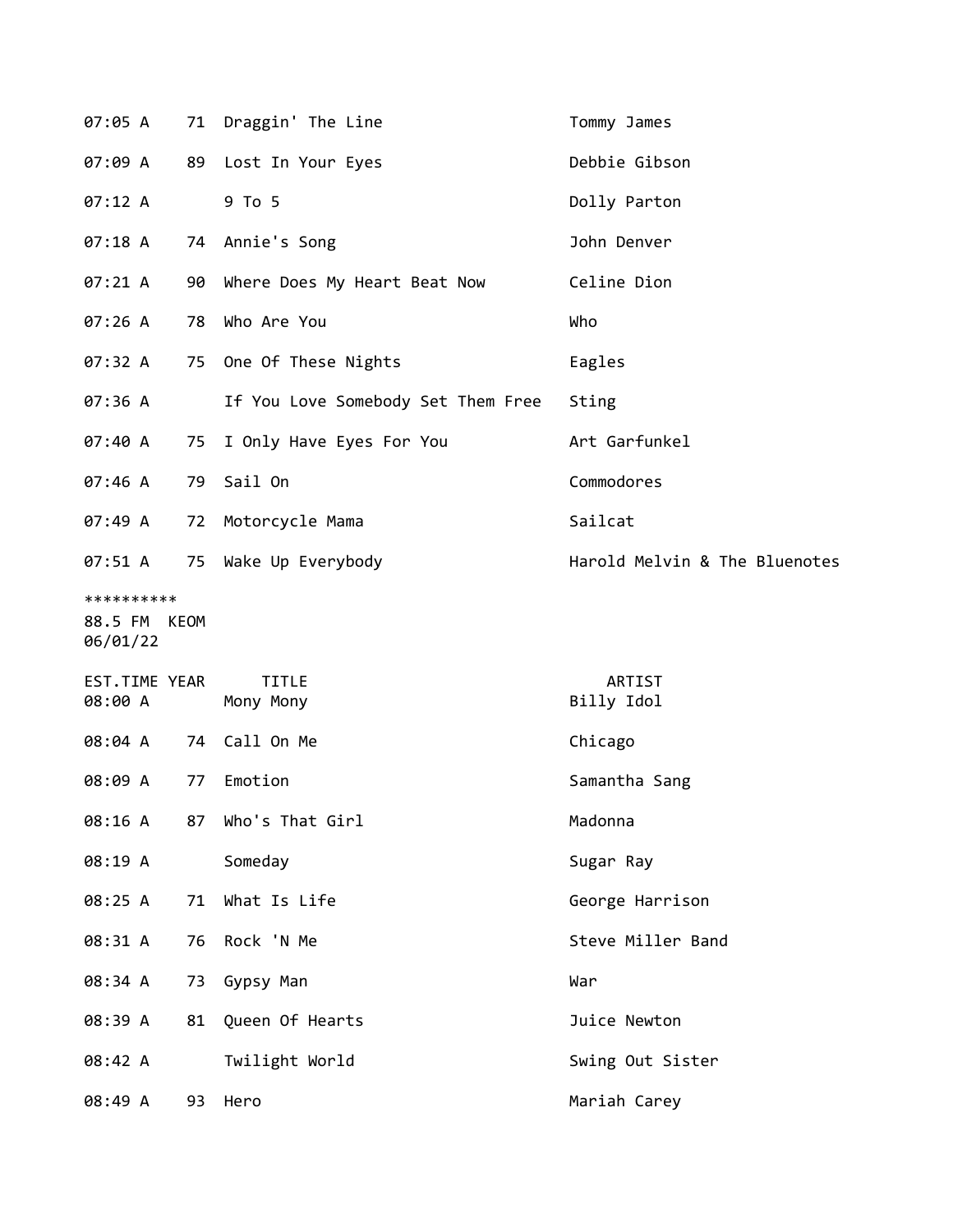| 08:53 A                                |      | 75 The Rockford Files                | Mike Post                           |
|----------------------------------------|------|--------------------------------------|-------------------------------------|
| **********<br>88.5 FM KEOM<br>06/01/22 |      |                                      |                                     |
| EST.TIME YEAR<br>09:00 A               |      | <b>TITLE</b><br>75 At Seventeen      | ARTIST<br>Janis Ian                 |
| 09:03 A                                |      | 76 Tryin' To Get The Feeling Again   | Barry Manilow                       |
| 09:10 A                                |      | 71 Family Affair                     | Sly & The Family Stone              |
| 09:13 A                                |      | I'm Eighteen                         | Alice Cooper                        |
| 09:18 A                                |      | 74 You Make Me Feel Brand New        | Stylistics                          |
| 09:23 A                                | 75   | Golden Years                         | David Bowie                         |
| 09:27 A                                |      | 85 Day By Day                        | Hooters                             |
| 09:33 A                                |      | 74 Don't Let The Sun Go Down On Me   | Elton John                          |
| 09:40 A                                |      | 86 Walk Like An Egyptian             | Bangles                             |
| 09:46 A                                |      | Go The Distance                      | Michael Bolton                      |
| 09:51 A                                |      | 76 Nights Are Forever Without You    | England Dan & John Ford Coley       |
| 09:54 A                                |      | 70 Give Me Just A Little More Time   | Chairmen Of The Board               |
| **********<br>88.5 FM<br>06/01/22      | KEOM |                                      |                                     |
| EST.TIME YEAR<br>10:00 A               | 77   | <b>TITLE</b><br>Blinded By The Light | ARTIST<br>Manfred Mann's Earth Band |
| 10:03 A                                | 72   | Down By The Lazy River               | Osmonds                             |
| 10:06 A                                | 77   | (Love Is) Thicker Than Water         | Andy Gibb                           |
| 10:10A<br>Machine                      | 87   | Betcha Say That                      | Gloria Estefan & Miami Sound        |
| 10:17A                                 |      | Lately                               | Divine                              |
| 10:21 A                                | 74   | Just Don't Want To Be Lonely         | Main Ingredient                     |
| 10:25 A                                |      | Hot, Hot, Hot                        | Buster Poindexter                   |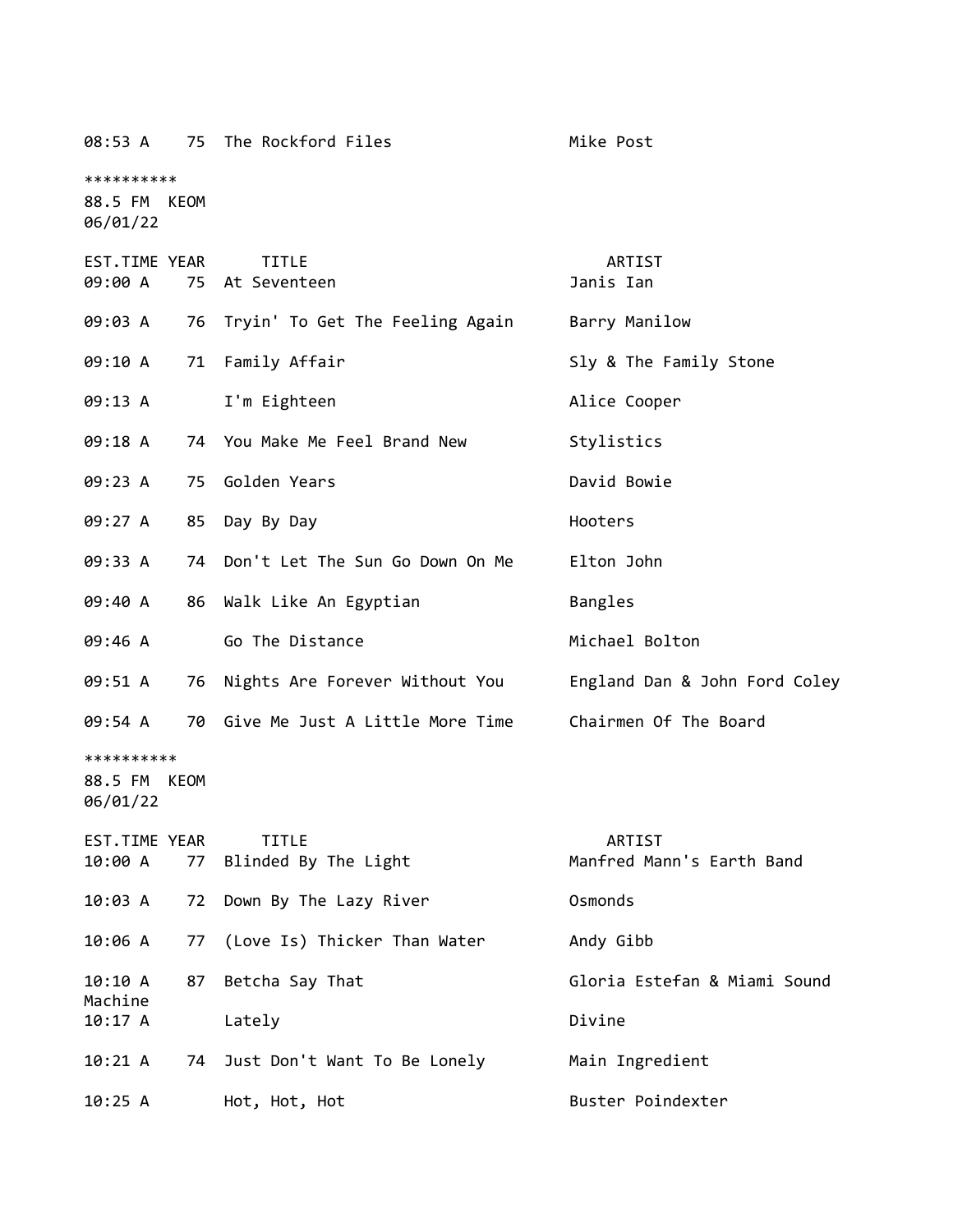| 10:30 A                                |      | 75 I'm Sorry                                        | John Denver              |
|----------------------------------------|------|-----------------------------------------------------|--------------------------|
| 10:33 A                                |      | Quite Playing Games (With My Heart) Backstreet Boys |                          |
| 10:37 A                                | 87   | Didn't We Almost Have It All                        | Whitney Houston          |
| 10:41 A                                | 78   | The Way You Do The Things You Do                    | Rita Coolidge            |
| 10:47A                                 |      | Genie In A Bottle                                   | Christina Aguilera       |
| 10:50A                                 |      | 75 Sweet Love                                       | Commodores               |
| 10:54 A                                | 75   | Fire                                                | Ohio Players             |
| 10:57 A                                | 80   | Hungry Heart                                        | Bruce Springsteen        |
| **********<br>88.5 FM KEOM<br>06/01/22 |      |                                                     |                          |
| EST.TIME YEAR<br>11:00 A               |      | <b>TITLE</b><br>79 Livin' It Up (Friday Night)      | ARTIST<br>Bell and James |
| 11:03 A                                | 70   | Love Or Let Me Be Lonely                            | Friends Of Distinction   |
| 11:07 A                                | 80   | Misunderstanding                                    | Genesis                  |
| 11:10 A                                |      | Sentimental Street                                  | Night Ranger             |
| $11:16$ A                              | 90   | High Enough                                         | D. Yankees               |
| $11:21 \; \text{A}$                    | 76   | Muskrat Love                                        | Captain & Tennille       |
| 11:25 A                                |      | Goin' Down                                          | Greg Guidry              |
| 11:28A                                 |      | 75 Long Tall Glasses (I Can Dance)                  | Leo Sayer                |
| 11:33 A                                | 78   | Fire                                                | Pointer Sisters          |
| 11:36 A                                | 90   | I'll Be Your Shelter                                | Taylor Dayne             |
| 11:40 A                                |      | 77 Maybe I'm Amazed                                 | Paul McCartney [+] Wings |
| 11:49A                                 |      | Here In My Heart                                    | Chicago                  |
| 11:53 A                                | 81   | Theme From Hill Street Blues                        | Mike Post                |
| **********<br>88.5 FM                  | KEOM |                                                     |                          |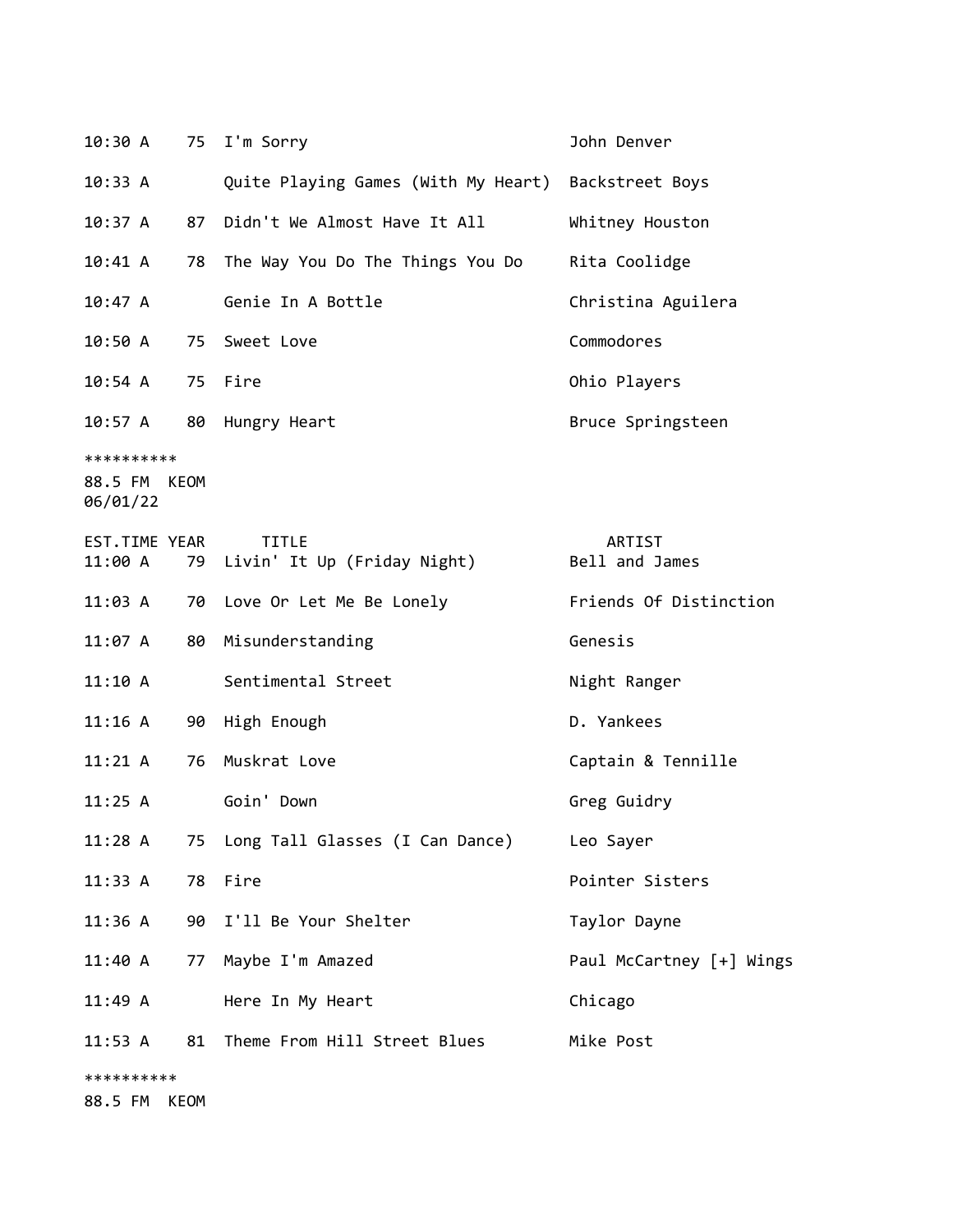06/01/22

| EST.TIME YEAR<br>12:00 P      |    | <b>TITLE</b><br>71 Maggie May           | ARTIST<br>Rod Stewart            |
|-------------------------------|----|-----------------------------------------|----------------------------------|
| $12:05$ P                     | 72 | Daddy's Home                            | Jermaine Jackson                 |
| $12:08$ P                     |    | It's Gonna Take A Miracle               | Deniece Williams                 |
| 12:11 P                       |    | 79 Ain't No Stoppin' Us Now             | McFadden & Whitehead             |
| $12:17$ P                     | 75 | Poetry Man                              | Phoebe Snow                      |
| 12:21 P                       | 77 | Dreams                                  | Fleetwood Mac                    |
| $12:25$ P                     |    | My Kind Of Lady                         | Supertramp                       |
| 12:31 P                       | 71 | Just My Imagination (Running Away W     | Temptations                      |
| $12:35$ P                     | 70 | I Just Can't Help Believing             | B.J. Thomas                      |
| $12:38$ P                     | 80 | The Wanderer                            | Donna Summer                     |
| 12:41 P                       | 78 | Instant Replay                          | Dan Hartman                      |
| $12:48$ P                     |    | Simple Life                             | Elton John                       |
| 12:53 P<br>Band<br>********** |    | 84 On The Dark Side                     | John Cafferty & The Beaver Brown |
| 88.5 FM KEOM<br>06/01/22      |    |                                         |                                  |
| EST.TIME YEAR<br>01:00 P      |    | <b>TITLE</b><br>74 Clap For The Wolfman | ARTIST<br>Guess Who              |
| 01:03 P                       | 73 | The Most Beautiful Girl                 | Charlie Rich                     |
| 01:07 P                       |    | With You                                | Tony Terry                       |
| 01:11 P                       | 81 | (There's) No Gettin' Over Me            | Ronnie Milsap                    |
| $01:18$ P                     | 81 | Being With You                          | Smokey Robinson                  |
| 01:22 P                       | 79 | Daydream Believer                       | Anne Murray                      |
| $01:24$ P                     | 75 | Jive Talkin'                            | Bee Gees                         |
| $01:27$ P                     |    | 84 Magic                                | Cars                             |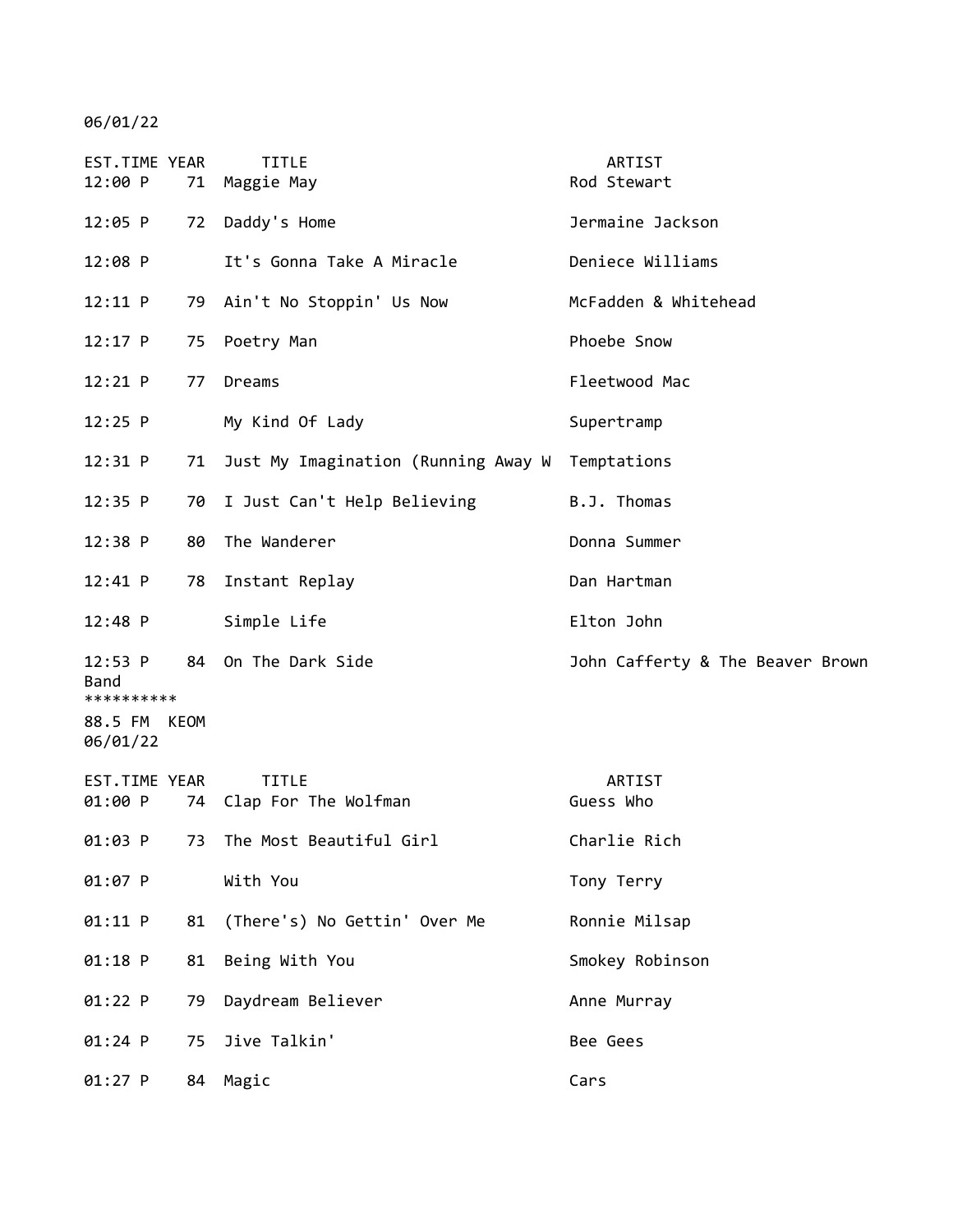| 01:32 P                                          | You Keep Me Hangin' On                            | Kim Wilde                 |
|--------------------------------------------------|---------------------------------------------------|---------------------------|
| $01:36$ P                                        | 77 Cold As Ice                                    | Foreigner                 |
| 01:39 P                                          | 93 Dreamlover                                     | Mariah Carey              |
| $01:43$ P                                        | 78 Lights                                         | Journey                   |
| 01:49 P<br>79                                    | No Tell Lover                                     | Chicago                   |
| 01:53 P                                          | Ready For Love                                    | Walter Beasley            |
| **********<br>88.5 FM KEOM<br>06/01/22           |                                                   |                           |
| EST.TIME YEAR<br>02:00 P                         | <b>TITLE</b><br>72 Sitting                        | ARTIST<br>Cat Stevens     |
| 02:03 P                                          | 74 Tin Man                                        | America                   |
| 02:06 P                                          | Spanish Harlem                                    | Aretha Franklin           |
| 02:10 P                                          | 84 If This Is It                                  | Huey Lewis & The News     |
| $02:16$ P<br>72                                  | (If Loving You Is Wrong) I Don't Wa Luther Ingram |                           |
| $02:19$ P<br>76                                  | Get Closer                                        | Seals & Crofts            |
| $02:24$ P                                        | I Wonder Why                                      | Curtis Stigers            |
| $02:28$ P<br>72                                  | Motorcycle Mama                                   | Sailcat                   |
| 02:33 P<br>74                                    | Best Of My Love                                   | Eagles                    |
| 02:37 P                                          | More Than You Know                                | Martika                   |
| 02:41 P<br>85                                    | Can't Fight This Feeling                          | REO Speedwagon            |
| 02:50 P                                          | Total Eclipse Of The Heart                        | Nicki French              |
| 02:53 P<br>78                                    | Feels So Good                                     | Chuck Mangione            |
| **********<br>88.5 FM<br><b>KEOM</b><br>06/01/22 |                                                   |                           |
| EST.TIME YEAR<br>03:00 P<br>74                   | <b>TITLE</b><br>Hollywood Swinging                | ARTIST<br>Kool & The Gang |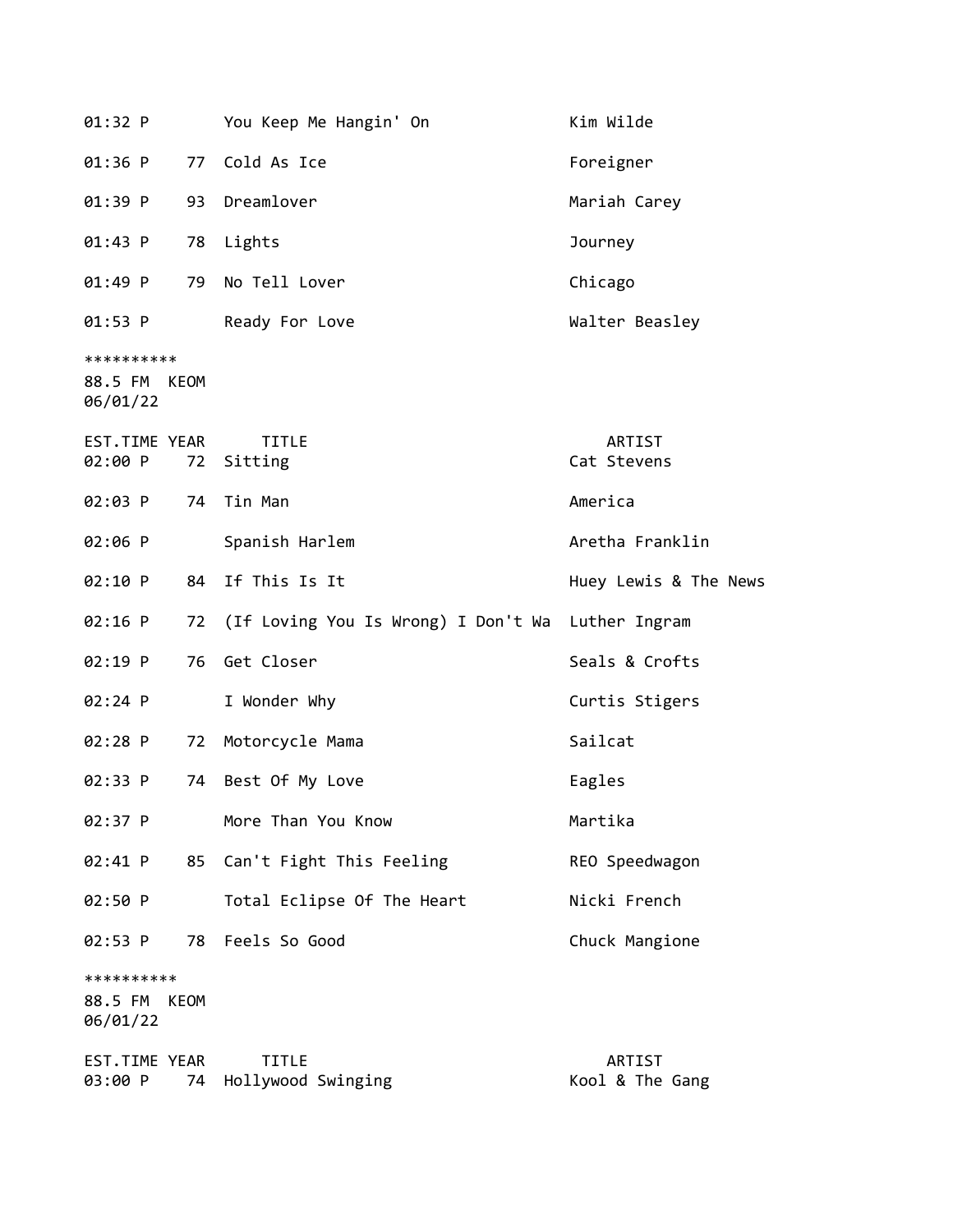| 03:03 P                                |    | 74 Rikki Don't Lose That Number                            | Steely Dan                      |
|----------------------------------------|----|------------------------------------------------------------|---------------------------------|
| 03:08 P                                |    | 74 Mandy                                                   | Barry Manilow                   |
| 03:11 P                                |    | 96 Give Me One Reason                                      | Tracy Chapman                   |
| 03:18 P                                | 79 | Shake Your Body Down (To The Ground Jackson 5              |                                 |
| 03:22 P                                | 84 | Borderline                                                 | Madonna                         |
| 03:25 P                                |    | 77 You Make Lovin' Fun                                     | Fleetwood Mac                   |
| 03:30 P                                |    | 78 You Don't Bring Me Flowers                              | Barbra Streisand & Neil Diamond |
| 03:33 P                                |    | Name                                                       | Goo Goo Dolls                   |
| 03:37 P                                | 89 | Right Here Waiting                                         | Richard Marx                    |
| 03:42 P                                |    | 75 Our Day Will Come                                       | Frankie Valli                   |
| 03:49 P                                |    | Don't Speak                                                | No Doubt                        |
| 03:52 P                                | 73 | Sing                                                       | Carpenters                      |
| **********<br>88.5 FM KEOM<br>06/01/22 |    |                                                            |                                 |
| EST.TIME YEAR<br>04:00 P               | 89 | <b>TITLE</b><br>Forever Your Girl                          | ARTIST<br>Paula Abdul           |
| 04:04 P                                | 77 | Handy Man                                                  | James Taylor                    |
| 04:08 P                                | 75 | Low Rider                                                  | War                             |
| 04:11 P                                | 84 | I Can Dream About You                                      | Dan Hartman                     |
| 04:18 P                                |    | Losing My Religion                                         | R.E.M.                          |
| 04:23 P                                |    | Games                                                      | Redeye                          |
| 04:26 P                                | 89 | If I Could Turn Back Time                                  | Cher                            |
| 04:32 P                                | 87 | Just To See Her                                            | Smokey Robinson                 |
| 04:36 P                                | 76 | (Shake Shake Shake) Shake Your Boot KC & The Sunshine Band |                                 |
| 04:40 P                                | 82 | Hard To Say I'm Sorry                                      | Chicago                         |
| 04:47 P                                |    | I Will Be Here For You                                     | Michael W. Smith                |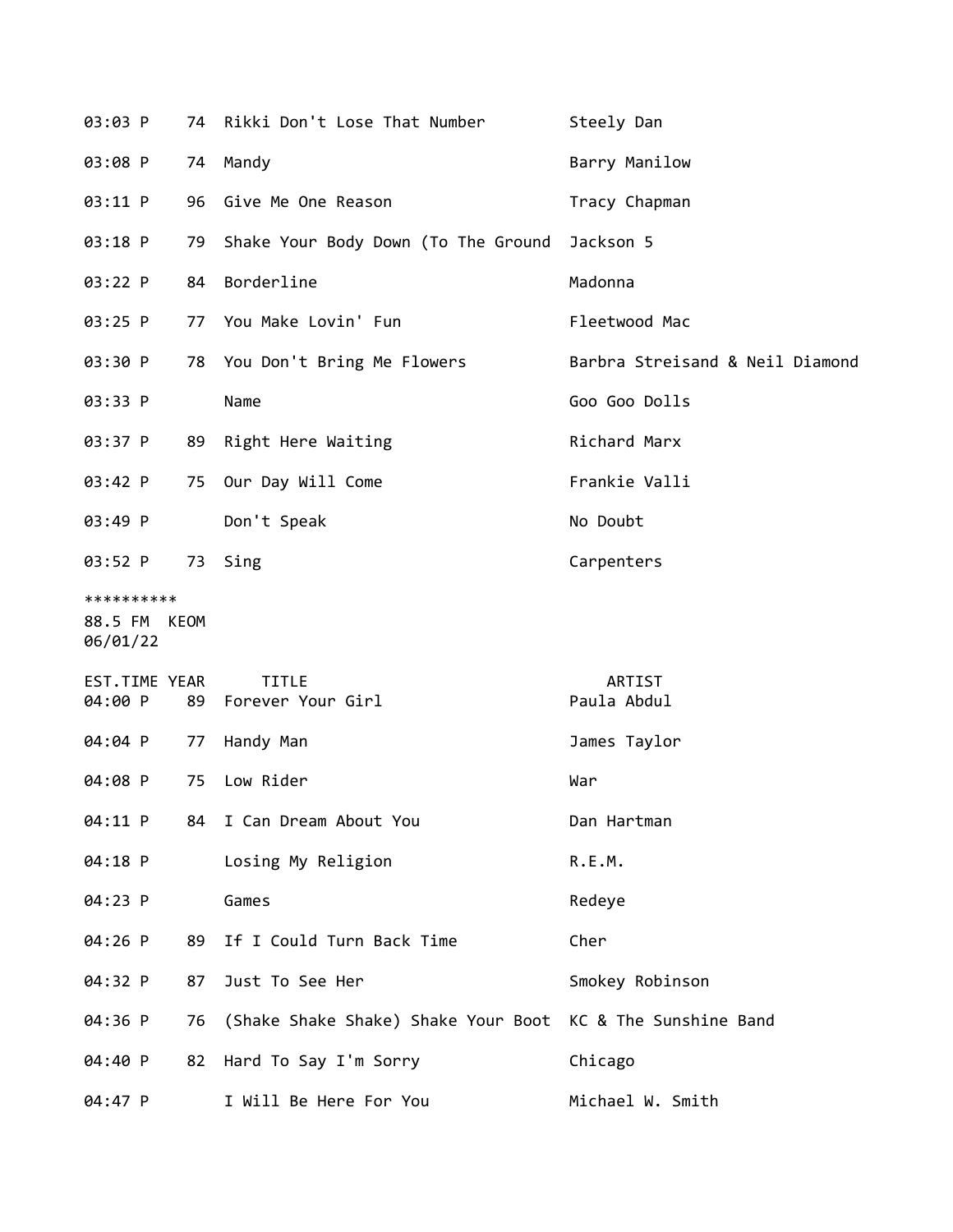| 04:51 P<br>70                             | No Matter What                      | Badfinger                        |
|-------------------------------------------|-------------------------------------|----------------------------------|
| 04:59 P<br>73                             | Rockin' Pneumonia And The Boogie Wo | Johnny Rivers                    |
| **********<br>88.5 FM<br>KEOM<br>06/01/22 |                                     |                                  |
| EST.TIME YEAR<br>05:02 P<br>82            | <b>TITLE</b><br>Rock This Town      | ARTIST<br>Stray Cats             |
| 05:05 P                                   | 79 99                               | Toto                             |
| 05:10 P<br>79                             | Everytime I Think Of You            | Baby's                           |
| 05:16 P<br>71                             | Love Her Madly                      | Doors                            |
| 05:19 P                                   | I Melt With You                     | Modern English                   |
| 05:23 P<br>99                             | I Want It That Way                  | Backstreet Boys                  |
| 05:28 P<br>73                             | China Grove                         | Doobie Brothers                  |
| 05:32 P<br>82                             | The Girl Is Mine                    | Michael Jackson & Paul McCartney |
| 05:36 P                                   | 78 A Little More Love               | Olivia Newton-John               |
| 05:40 P<br>89                             | End Of The Innocence                | Don Henley                       |
| 05:45 P                                   | Kind & Generous                     | Natalie Merchant                 |
| 05:49 P                                   | Take Me To The River                | Talking Heads                    |
| 05:59 P<br>77                             | Baby Come Back                      | Player                           |
| **********<br>88.5 FM KEOM<br>06/01/22    |                                     |                                  |
| EST.TIME YEAR<br>06:02 P                  | <b>TITLE</b><br>We'll Be Together   | ARTIST<br>Sting                  |
| 06:07 P<br>72                             | Heart Of Gold                       | Neil Young                       |
| 06:10 P<br>93                             | Because The Night                   | 10,000 Maniacs                   |
| 06:16 P<br>89                             | On Our Own                          | Bobby Brown                      |
| 06:21 P                                   | Modern Girl                         | Sheena Easton                    |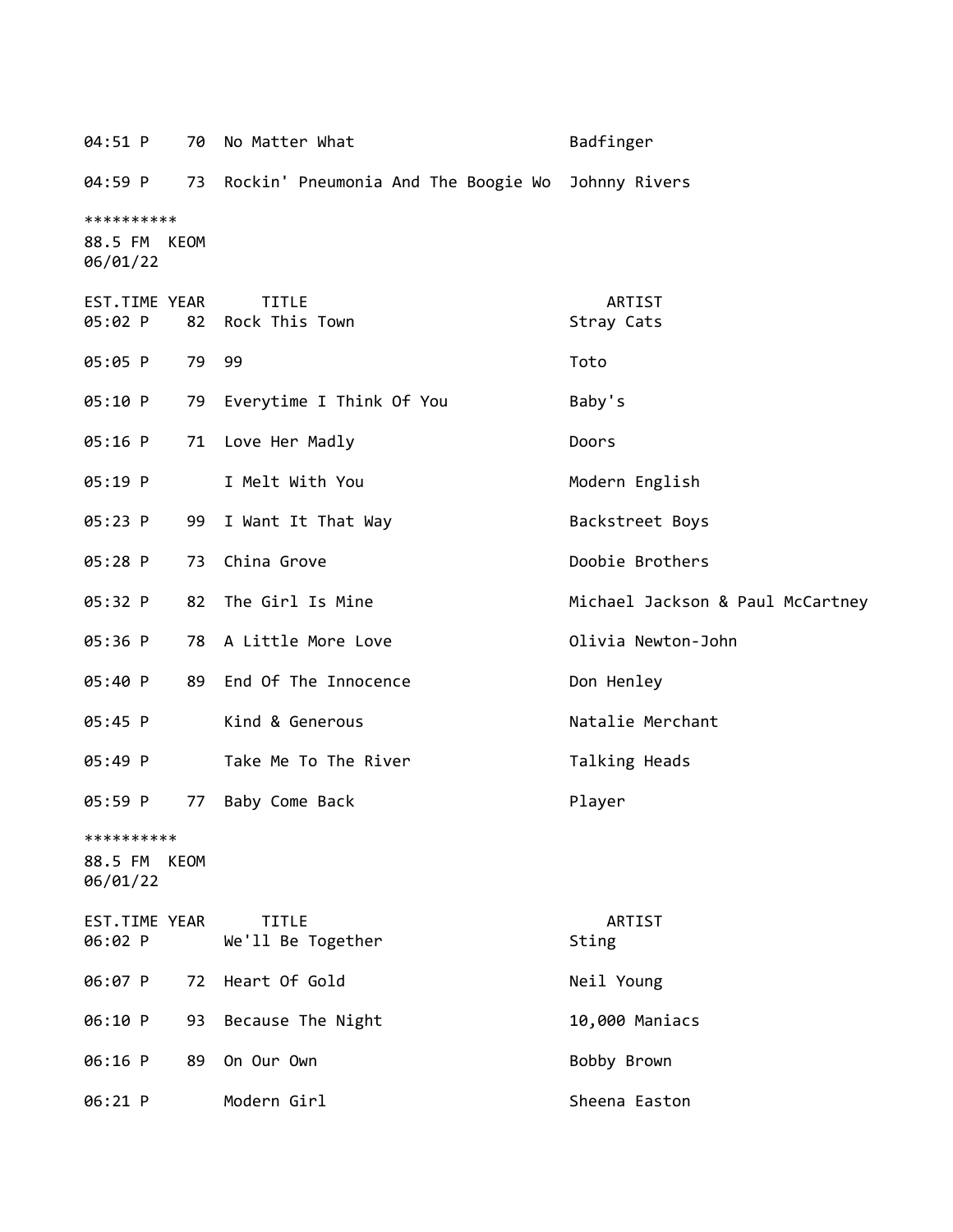| 06:25 P                                | 76 | You Are The Woman                              | Firefall              |
|----------------------------------------|----|------------------------------------------------|-----------------------|
| 06:29 P                                | 77 | Hey Deanie                                     | Shaun Cassidy         |
| 06:33 P                                | 81 | Sausalito Summernight                          | Diesel                |
| 06:39 P                                | 79 | I'll Never Love This Way Again                 | Dionne Warwick        |
| 06:42 P                                | 84 | What's Love Got To Do With It                  | Tina Turner           |
| 06:49 P                                |    | Got A Hold On Me                               | Christine McVie       |
| 06:52 P                                |    | 72 Ventura Highway                             | America               |
| **********<br>88.5 FM KEOM<br>06/01/22 |    |                                                |                       |
| EST.TIME YEAR<br>07:00 P               | 77 | TITLE<br>Sometimes When We Touch               | ARTIST<br>Dan Hill    |
| 07:03 P                                |    | Dreamtime                                      | Daryl Hall            |
| 07:08 P                                |    | 78 You Needed Me                               | Anne Murray           |
| 07:12 P                                |    | 92 All I Want                                  | Toad The Wet Sprocket |
| $07:16$ P                              |    | Inseperable                                    | Natalie Cole          |
| $07:18$ P                              | 86 | When I Think Of You                            | Janet Jackson         |
| $07:22$ P                              | 72 | Superstition                                   | Stevie Wonder         |
| 07:27 P                                | 83 | Holiday                                        | Madonna               |
| 07:31 P                                |    | You Got It (The Right Stuff)                   | New Kids On The Block |
| 07:35 P                                | 74 | Please Come To Boston                          | Dave Loggins          |
| 07:39 P                                |    | Something About The Way You Look To Elton John |                       |
| 07:45 P                                |    | American Pie                                   | Don McLean            |
| 07:49 P                                |    | Nobody                                         | Sylvia                |
| 07:52 P                                | 74 | Everlasting Love                               | Carl Carlton          |
| 07:55 P                                | 76 | Making Our Dreams Come True                    | Cyndi Grecco          |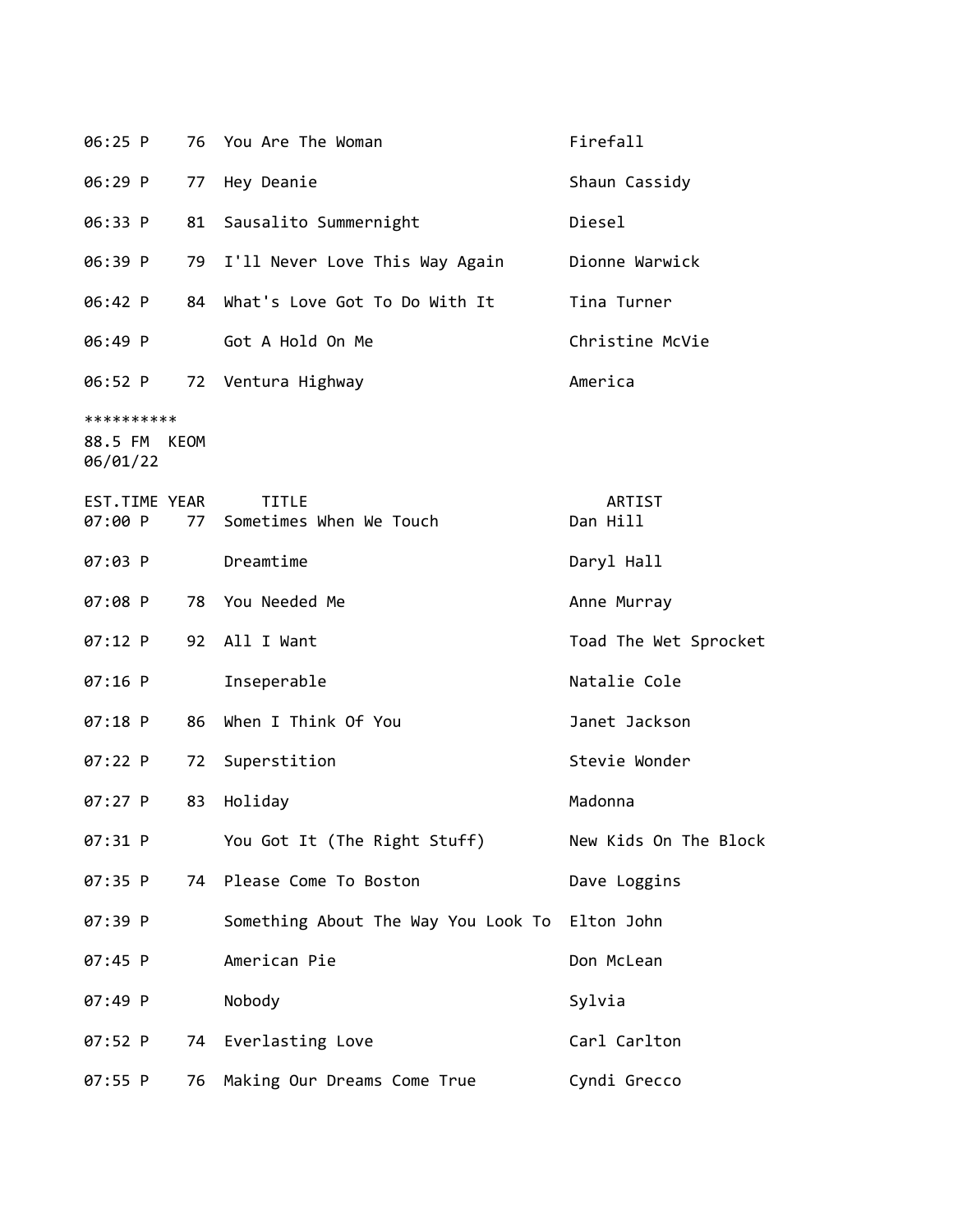07:58 P 74 Show And Tell **All Wilson** \*\*\*\*\*\*\*\*\*\* 88.5 FM KEOM 06/01/22 EST.TIME YEAR TITLE THE REST.TIME YEAR 08:02 P 78 I Just Wanna Stop Gino Vannelli 08:05 P 79 Too Much Heaven Bee Gees 08:10 P 88 It Would Take A Strong Man Rick Astley 08:15 P 70 Spirit In The Sky Norman Greenbaum 08:19 P 71 Never Been To Spain Three Dog Night 08:23 P 86 Diggin' Your Scene Blow Monkeys 08:27 P 91 Don't Want To Be A Fool Luther Vandross 08:32 P 77 I Like Dreamin' Kenny Nolan 08:35 P 76 Year Of The Cat Al Stewart 08:40 P 89 Another Day In Paradise Phil Collins 08:46 P 93 Can't Help Falling In Love UB40 08:50 P 78 Lotta Love Nicolette Larson 08:52 P 75 When Will I Be Loved Correct Linda Ronstadt 08:54 P 78 Love Is In The Air **Franklin** 30hn Paul Young 08:59 P 75 Get Down Tonight Manuel Communist C & The Sunshine Band \*\*\*\*\*\*\*\*\*\* 88.5 FM KEOM 06/01/22 EST.TIME YEAR TITLE ARTIST 09:02 P 72 Sweet Seasons Carole King 09:05 P 78 Hopelessly Devoted To You Olivia Newton-John 09:08 P 87 Back In The High Life Again Steve Winwood

09:12 P 82 Shake It Up Cars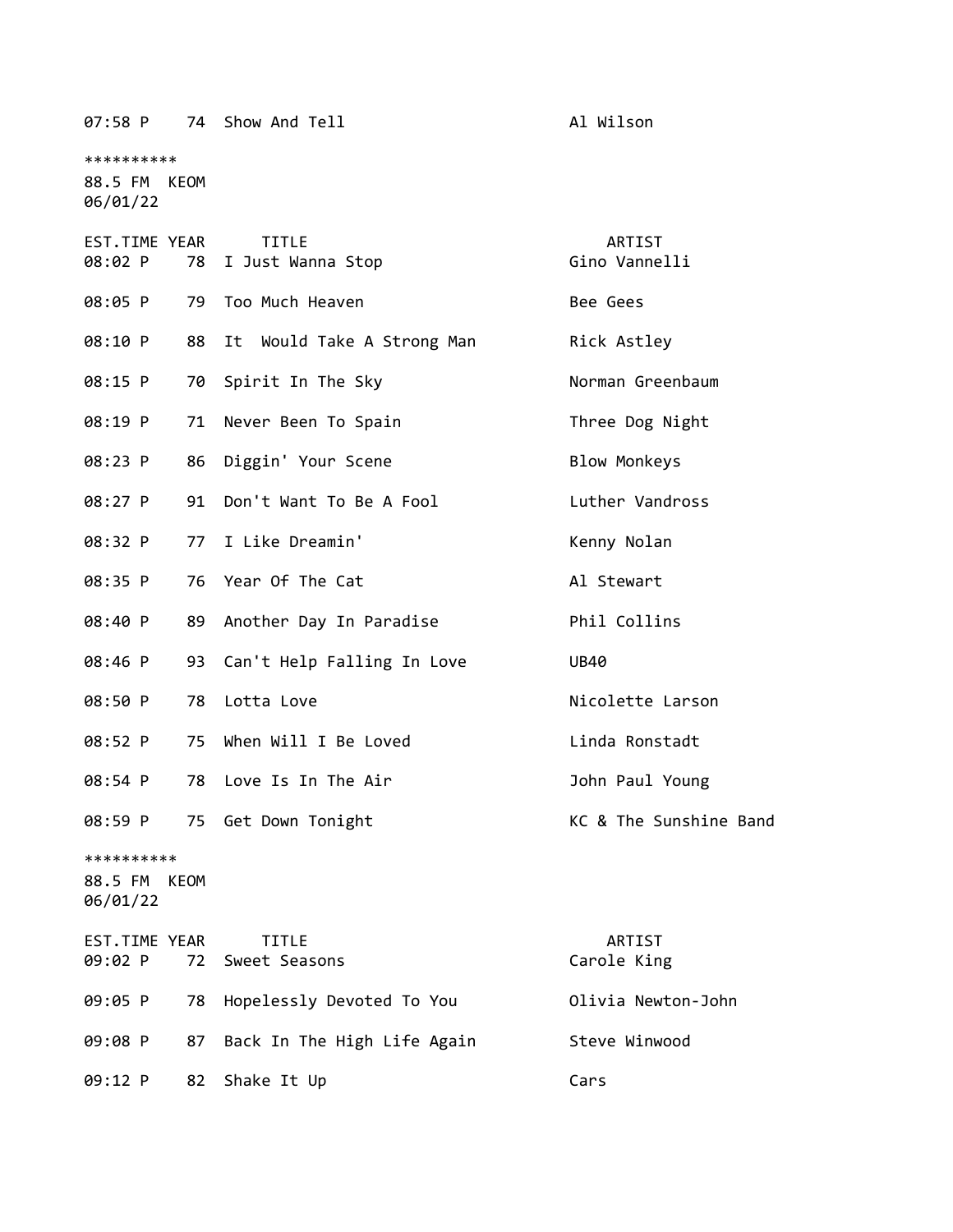| 09:17 P                                | 99 | <b>Breathe</b>                                                   | Faith Hill                     |
|----------------------------------------|----|------------------------------------------------------------------|--------------------------------|
| 09:21 P                                | 77 | Swayin' To The Music (Slow Dancin') Johnny Rivers                |                                |
| 09:25 P                                |    | Beds Are Burning                                                 | Midnight Oil                   |
| 09:29 P                                | 75 | My Eyes Adored You                                               | Frankie Valli                  |
| 09:32 P                                |    | Tom's Diner                                                      | Suzanne Vega                   |
| 09:36 P                                | 84 | Jump                                                             | Pointer Sisters                |
| 09:40 P                                | 78 | Got To Be Real                                                   | Cheryl Lynn                    |
| 09:45 P                                |    | Stay (I Missed You)                                              | Lisa Loeb & Nine Stories       |
| 09:48 P                                | 70 | Rainy Night In Georgia                                           | Brook Benton                   |
| 09:52 P                                | 76 | I'd Really Love To See You Tonight England Dan & John Ford Coley |                                |
| 09:54 P                                |    | Chase                                                            | Giorgio Moroder                |
| 09:59 P                                |    | 76 If You Leave Me Now                                           | Chicago                        |
| **********<br>88.5 FM KEOM<br>06/01/22 |    |                                                                  |                                |
|                                        |    |                                                                  |                                |
| EST.TIME YEAR<br>10:03 P               | 71 | <b>TITLE</b><br>I AmI Said                                       | ARTIST<br>Neil Diamond         |
| $10:06$ P                              | 76 | 50 Ways To Leave Your Lover                                      | Paul Simon                     |
| 10:10 P                                | 82 | Rosanna                                                          | Toto                           |
| 10:15 P                                | 78 | I Will Survive                                                   | Gloria Gaynor                  |
| $10:18$ P                              | 71 | Proud Mary                                                       | Ike & Tina Turner              |
| 10:22 P                                |    | When You Close Your Eyes                                         | Night Ranger                   |
| 10:25 P                                | 95 | I Can Love You Like That                                         | All-4-0ne                      |
| 10:31 P                                | 78 | Reminiscing                                                      | Little River Band              |
| 10:35 P                                | 71 | Don't Pull Your Love                                             | Hamilton, Joe Frank & Reynolds |
| $10:37$ P                              | 82 | Do You Really Want To Hurt Me                                    | Culture Club                   |